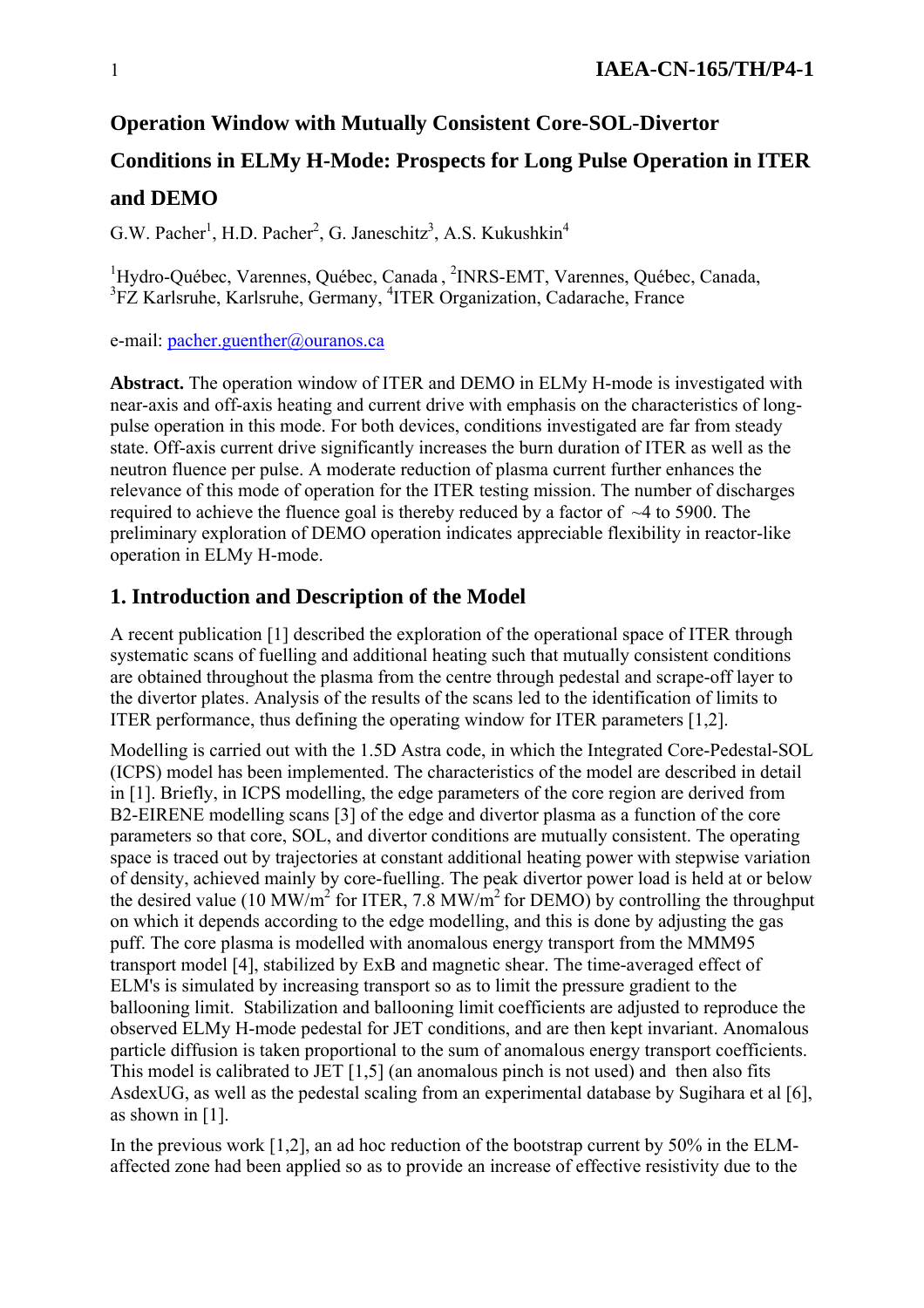ELMing cycle. However, since the calculated profiles represent the time-average over the ELM cycle, the resulting bootstrap current also represents the timeaveraged value, i.e. the ad hoc reduction above is probably not required and is not used in the present work. The JET profile is fitted as before, by recalibrating the parameters for the stabilization. The recalibrated parameter combination (see [1] for definition) of *t*=0.25 and *G*=0.4 corresponding to full bootstrap current fits to experiment equally well and results in essentially the same operating space for ITER for all the variation treated in [1].

The ballooning limit calculated from theoretical formulas including aspect ratio, elongation, and triangularity [7] is multiplied by an enhancement factor  $F_\alpha$  of two so as to fit experiments on JET and Asdex-UG with beam heating.





Recent experiments indicate that the absence of toroidal rotation produced by toroidal momentum input may lower the pedestal, corresponding to a reduction of confinement by  $\sim$ 10%. For the JET simulation, a confinement reduction of this order is obtained if the enhancement factor  $F_a$  is reduced from 2.0 to 1.0 i.e. the limit then corresponds to the theoretical value for ballooning stability. For ITER and DEMO, which are predominantly heated by alpha particles so that external toroidal momentum input is small, an enhancement factor of 1.0 has therefore been used in [1,2] and in the present work.

In this paper, we concentrate on the potential of the base operation of ITER, ELMy H-mode, for attaining long pulses, and its adequacy for performing the technical testing mission of ITER [8, chapter 1] and attaining reactor-like operation of DEMO. Long-pulse operation is obtained by using the external heating power to drive current with a local efficiency varying as the power density, decreasing with local electron density, and increasing with local electron temperature:

$$
j_{CD} \, [MA/m^2] = 0.2 \times 2\pi \times \frac{p[MW/m^3]}{n_e \, [10^{20}/m^3]} \times \frac{T \, [keV]}{10}
$$

Its magnitude is set so that the resulting global current drive efficiency is  $\sim 0.25 \times 10^{20} \text{ A W}^{-1} \text{m}^{-2}$ at 10 keV, which is in the expected or moderately optimistic range for LH, EC, or NB current drive in ITER [8, chapter 6, sect. 4]. Two power deposition profiles are investigated, identified as "near-axis" and "off-axis" in the following text and shown in figure 1.

## **2. Long-Pulse Operation for ITER**

The operating space of ITER is explored with successive simulations at constant heating power up to 100 MW. At a given value of heating power, the plasma density is varied in a stepwise fashion by adjusting the core fuelling, while the peak divertor power load is held at the specified value by regulating the gas puff (the divertor power load may be smaller than the specified value – the gas puff is then fixed at zero). Conditions are maintained at that density until core and SOL conditions relax to a quasi-steady state. The impurity density at the separatrix is calculated self-consistently from the scaling law for the intrinsic impurity carbon (the only divertor plate material considered in this paper). Outputs of the simulations are notably the alpha-particle power, the power conducted into the SOL, and the normalised edge density  $f_{\text{sat,n}}$ , (normalised such that full detachment of either divertor occurs at 1.0, see full description in [1], [3]).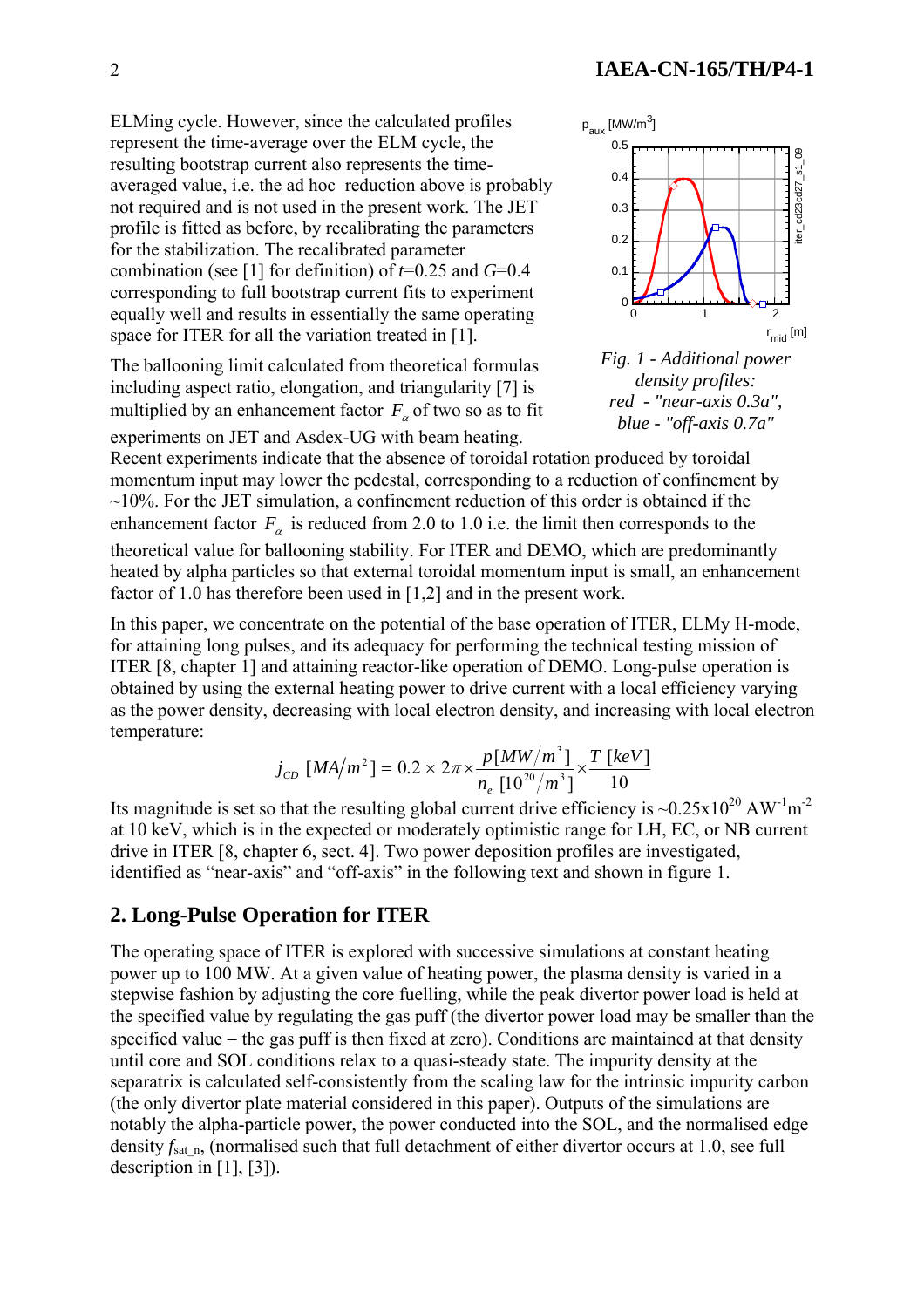As developed in [1], the operational space of ITER is restricted by the following five limits:

- 1. The maximum attainable alpha particle power  $P_{\alpha_{\text{max}}}$  at given auxiliary power, caused by the combination of decreased fusion cross-section at low ion temperature and increased radiation at high density.
- 2. The desired *Q* consistent with the ITER mission. This is  $Q \ge 5$
- 3. The edge density limit discussed in [3] and references therein. This is taken to be 90% of the density required to produce full detachment of the inner divertor in ITER, i.e.  $f_{\text{sat n}} = \mu^{0.43} = 0.9$  ( $\mu$  is the normalised divertor neutral pressure [3]); only densities below this are allowed.
- 4. The ratio of the SOL power to the LH threshold. The back transition from the H-mode to the L-mode is usually found to occur at a power one-half that of the forward transition, but the limit is taken to be equal to the forward transition here in order to maintain a margin of the order of 2, i.e.  $P_{\text{SOL}}/P_{\text{LH}}$ .



5. The available auxiliary power. This is taken to be  $P_{\text{aux}} = 73$  MW for ITER.

*Fig. 2 - Operating space for ITER in ELMy H-mode at 15 MA with near-axis heating plotted in the Q-Palpha plane. Average electron density (left), average ion temperature (center) and normalised separatrix density right. The five limits relevant to the operation space are indicated.* 

Figure 2 illustrates the typical operating space for operation at 15 MA with near-axis heating in the plane *Q-Palpha*, the most interesting for judging plasma performance. Long-pulse operation in ITER is especially important for the testing mission, for which the desired neutron wall load is  $\geq 0.5$  MW/m<sup>2</sup> [8], corresponding to ~100 MW alpha power. Provided this value of neutron wall load is attained, it is interesting to optimise the neutron fluence (product of wall load and time). For the testing mission, it is appropriate to consider burn duration and fluence per discharge as performance indicators. From 0-D estimates, a flux of 39 voltseconds is available for burn at 15 MA plasma current, which corresponds to the burn duration shown on figure 3 (left, top) and total fluence (left, bottom) per discharge for the onaxis heated discharge. At the desired average neutron wall load corresponding to 100 MW alpha power and  $Q = 7$  (73 MW auxiliary power), the burn duration is ~800 s and the fluence is ~330 GJ. The desired total neutron fluence for the testing mission is 0.3 MWa/m<sup>2</sup> [8] which translates to a total integrated fluence of  $7.6x10<sup>6</sup>$  GJ. Thus 23000 pulses are required at full current without current drive.

With current drive, both pulse duration and fluence per discharge increase appreciably, as shown on figure 3 for (centre) near-axis and (right) off-axis current drive. Comparing again at  $P_{alpha}$  = 100 MW and Q = 7, they increase to  $\sim$ 1400 s and 500 GJ with near-axis and to  $\sim$  2000 s and 800 GJ with off-axis current drive.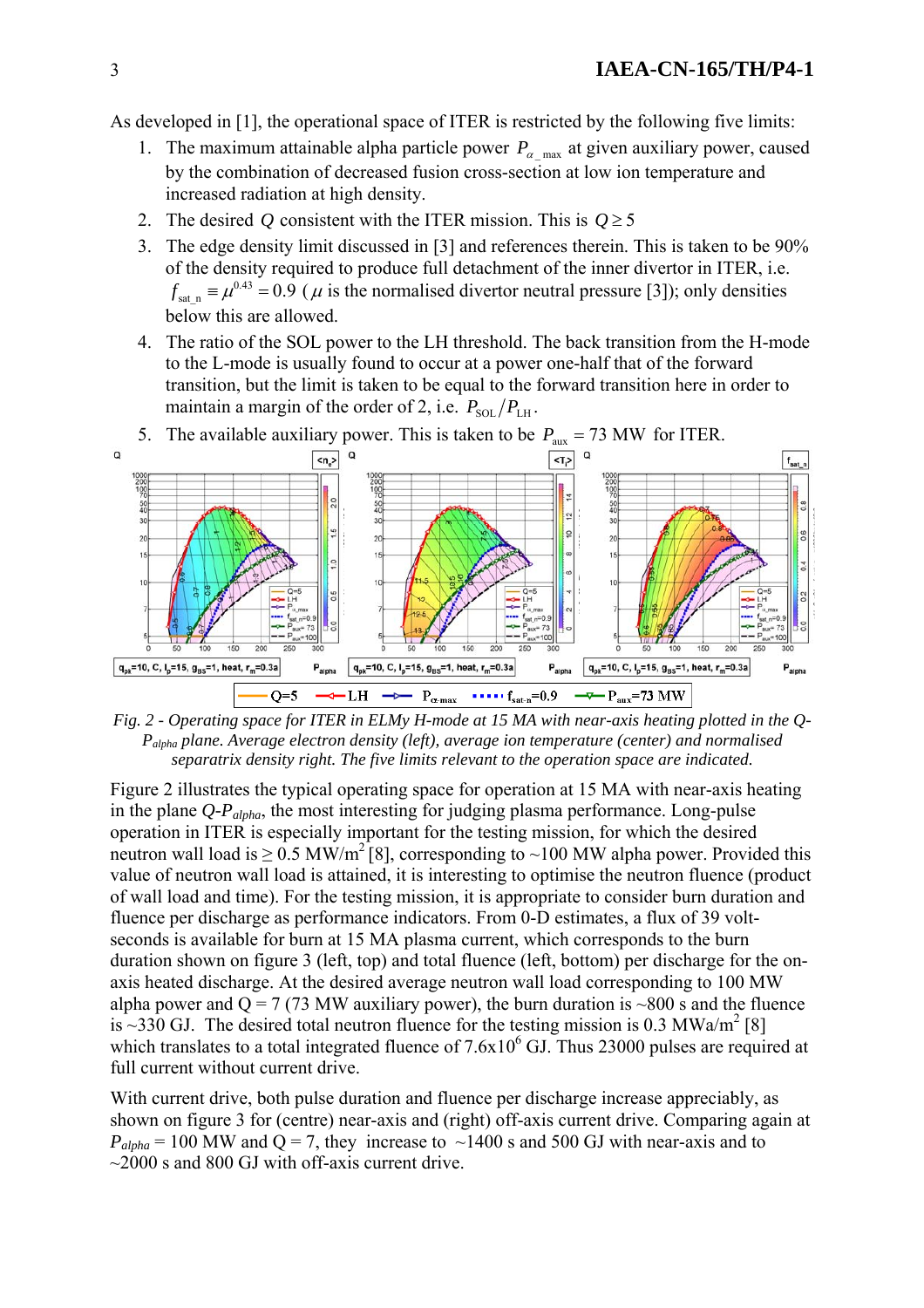

*Fig. 3 - Operating space for ITER in ELMy H-mode at 15 MA with near-axis heating (left), near-axis current drive (centre), and off-axis current drive (right) Top row burn duration, bottom row total fluence per discharge for 39 Vs available for burn..* 

The maximum values for a specific case are clearly always attained somewhere along the line composed of minimum Q, maximum additional power, and maximum allowed density (i.e. the downward-facing limits of Fig. 3: the yellow, green, and blue lines). It is thus convenient to compare the different cases by examining the values obtained along this trajectory.



*Fig. 4 – Parameter variation along trajectory (see text) for): burn time, fluence, and internal inductance. Cases shown (all with 15 MA plasma current) are: near-axis ((turquoise) and off-axis heating (green), and near-axis (orange) and off-axis (red) current drive. Solid lines at Q = 5, dashed .lines at Padd= 73 MW or fsat-n=0.9*

Figure 4 compares the performance with near- and off-axis heating with that with near- and off-axis current drive at the nominal 15 MA current. With heating alone, little difference appears between near-axis and off-axis deposition, although the former is marginally better. The current-driven cases are both appreciably better, and the best situation for the parameters considered here is the off-axis current drive case, which has maximum burn duration (3400 s) and fluence (1000 GJ) at  $P_{alpha}=73$  MW (equal to  $P_{aux}$ ). This maximum occurs somewhat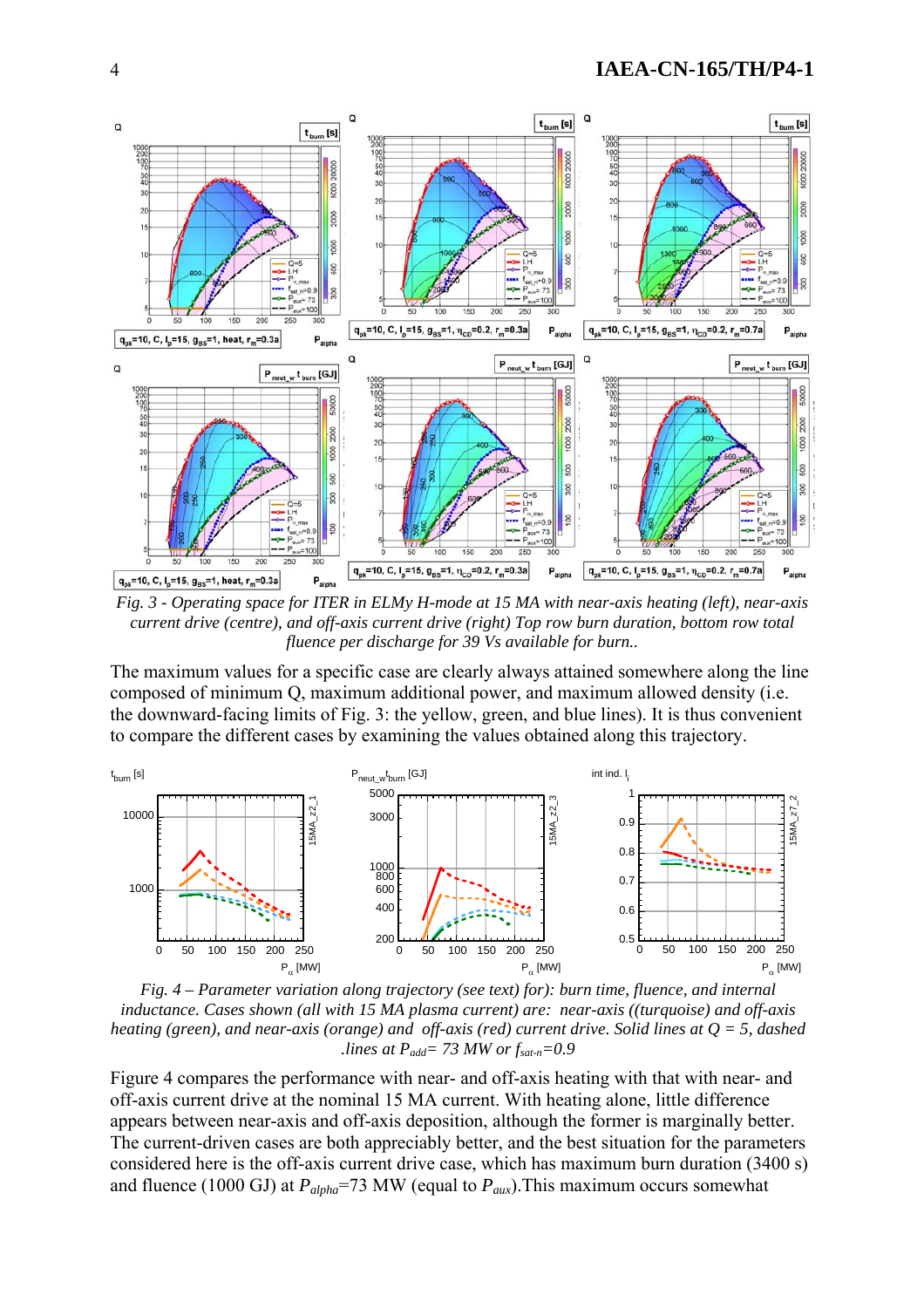below the desired *Palpha* of 100 MW, for which the values would be 2000s and 800 GJ, respectively, so that 9500 pulses are required for the testing mission. A major difference between the two current drive locations is the high value of internal inductance with near-axis deposition, but it is not critically low for the other cases. Off-axis current drive appears to be beneficial because it reduces the radius of the q=1 surface, inside which the temperature profiles are flattened.

Until now, all cases examined have been at the nominal plasma current of 15 MA. However, the volt-seconds available for burn are estimated to increase by 16.5 Vs for every MA reduction of plasma current below 15 MA, so that the longer pulse possible at lower current may be advantageous for the testing mission. Accordingly, similar scans have been carried out at lower plasma currents down to 11 MA.





*Fig. 5 – Parameter variation along trajectory with off-axis current drive for different plasma currents: 15 (red), 14 (purple), 13 (blue), 12 (green), 11.5 (brown), and 11 (yellow) MA: burn time, fluence, density normalised to Greenwald; internal inductance, normalised beta, current drive efficiency; bootstrap current fraction, noninductive current fraction. Line types as in fig. 4*

Since off-axis current drive has been seen above to be favourable, only this case is examined for the plasma current variation in figure 5. As plasma current is reduced and the volt-seconds available for burn increase, both burn duration and fluence are seen to increase, attaining 10000 s and 2500 GJ. Both peak for all currents at or just below the alpha power of 73 MW (below the desired value of 100 MW), with the 12 and 13 MA cases almost equivalent. At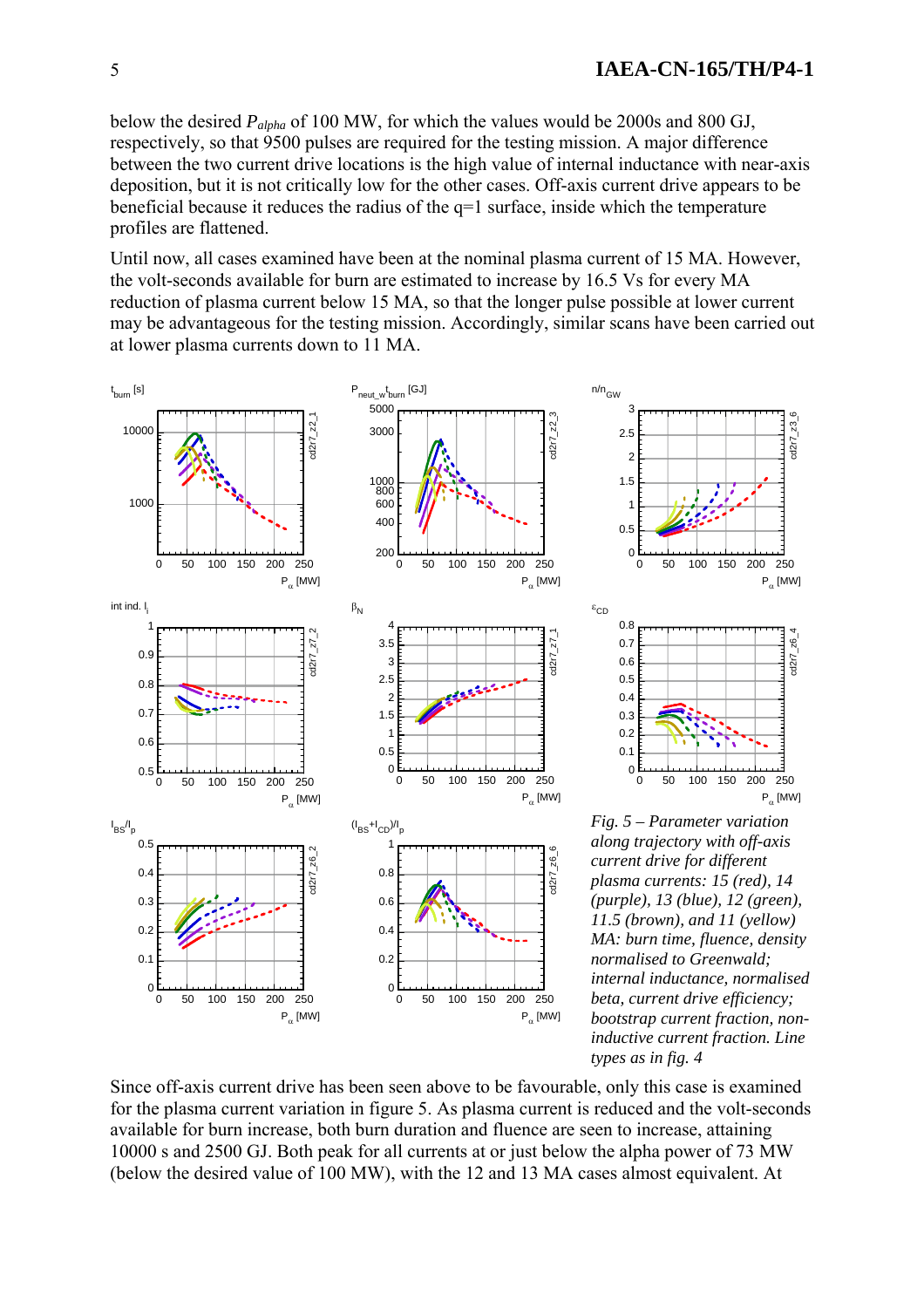lower currents, both duration and fluence decrease relative to this optimum. However, at an alpha power of 100 MW, the 13 MA case is clearly superior to the 12 MA case, with 3200s and 1300 GJ, and the 14 MA case is almost equivalent. The entire testing mission would then require approximately 5900 such pulses. If the somewhat lower wall load near 70 MW alpha power is acceptable, the number of discharges is reduced dramatically, to about 3000. Note that a density equal to the Greenwald density is not attained until  $P_{alpha}$  =150 MW, so that the best performance for the testing mission is well below the Greenwald density.

For all cases, the normalised  $\beta_n$  is near 2 at the fusion powers of interest, so that the resulting bootstrap fraction is low, no bigger than 30 % at best. The total non-inductive current fraction reaches 75 % at the maximum fluence, and is near 60% at 100 MW, so that operation is still fairly remote from steady state.

# **3. Preliminary Results for DEMO**

DEMO operations, which are to be reactor-like, have operational limits different from an experiment such as ITER. Specifically, enough alpha particle power is always available so that the LH back-transition is prevented and this limit becomes irrelevant. Furthermore, the ion temperature always remains sufficiently high that the limit on maximum alpha particle power mostly due to degradation of the fusion cross-section is not accessed for DEMO. However, economic considerations will impose a lower limit on Q higher than that required for ITER, say 20 or higher. To achieve controllability of the discharge and to obtain sufficient driven current, Q should not exceed a maximum value, say 50. Reasonable minimum and maximum values to delimit the operating window might thus be  $Q = 20$  and  $Q = 50$ respectively. Other limits will include desired maximum and minimum values of fusion power, and the edge-based density limit as for ITER.

As an illustration, we have examined the operating diagram of a machine with the typical DEMO parameters ( $R = 8.1$  m,  $a = 2.8$  m,  $I \le 21$  MA,  $B = 5.7$  T) we had used in a previous study of impurity seeding [9]. In order to permit comparison with the ITER cases above, no impurity seeding is used for the DEMO simulations presented here, and the divertor plate material is taken to be carbon as for ITER (Calculations with carbon-free walls and impurity seeding have not yet been done). The maximum power load on the divertor plates is limited for DEMO to  $\sim$  7.8 MW/m<sup>2</sup> by gas puffing when required (with this power load, a heliumcooled divertor is an option). Only full plasma current, 21 MA, has been examined in this preliminary investigation. As for ITER, scans at variable density are carried out at different heating (current-drive) power from 10 to 100 MW. Near-axis heating, as well as near- and off-axis current drive with deposition profiles as for ITER are examined.



*Fig. 6 - Operating space for DEMO in ELMy H-mode at 21 MA plotted in the Q-Palpha plane. Burn duration for 100 Vs for near-axis heating (left), near-axis (centre), and off-axis current drive (right).*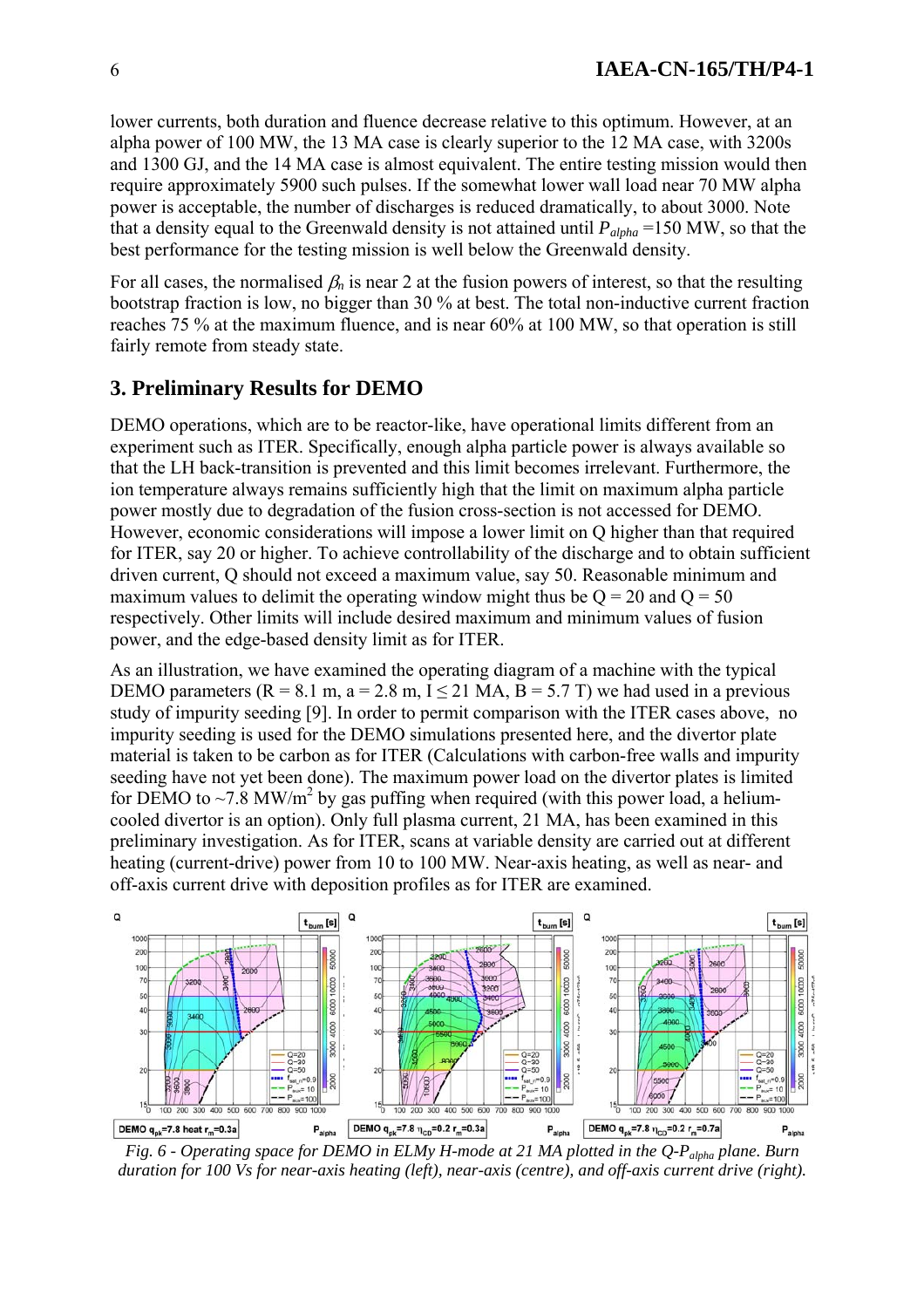Fig. 6 and Fig. 7 show the burn duration for these three DEMO heating/current-drive scenarios in ELMy H-mode operation, assuming 100 Vs are available for burn at the full plasma current of 21 MA. In contrast to the ITER simulations, the longest burn duration is obtained not with off-axis, but with near-axis current drive. Here, near-axis current drive actually reduces the q=1 radius more than off-axis current drive. The DEMO operation investigated here is at high Q, versus low-Q for ITER, and as a result, the driven current fraction is smaller,  $\sim$ 10% vs. 30-50% for ITER, the current profile is then less peaked for the near-axis current drive case than for ITER and therefore the q=1 surface shrinks. This causes an increase in the central temperature and thus enhances the driven current (Fig. 7).



*Fig. 7 - Parameter variation at Q=30 (top) and Q=50 (bottom) for DEMO at 21 MA for burn time, fluence, and driven current. Cases shown are: near-axis (turquoise) and off-axis heating (green), and near-axis (orange) and off-axis (red) current drive.*

For near-axis current drive, at Q=30 (50), a burn time of 5000s (3600s) or more is obtained for a large range of alpha power (220 - 550 MW, i.e. fusion power 1100 - 2750 MW), indicating appreciable flexibility for reactor-like operation. The difference between near- and off-axis current drive is reduced at higher Q because the current drive is then smaller. The burn time would be greatly enhanced at somewhat lower plasma current, similar to the study of [9]. Note that, for the ELMy H-mode scenarios considered here, normalised beta is below  $\approx$  2.3, so that the bootstrap current fraction is  $\approx$ 30% maximum, i.e. this is also far from steady state.

#### **4. Summary and Conclusion**

The operating window of ITER in ELMy H-mode has been examined in order to assess the adequacy of this operational mode for the ITER testing mission. Near-axis and off-axis heating and current drive scenarios have been evaluated. The longest burn duration and the largest fluence per discharge are generally attained at low Q. However, this maximum occurs near an alpha power equal to the installed auxiliary power of 73 MW, i.e. at a neutron wall load only three-fourths of the desired value of  $0.5 \text{ MW/m}^2$ . At 100 MW alpha power, i.e. at the desired neutron wall load, the parameters are limited by the installed power (except for the